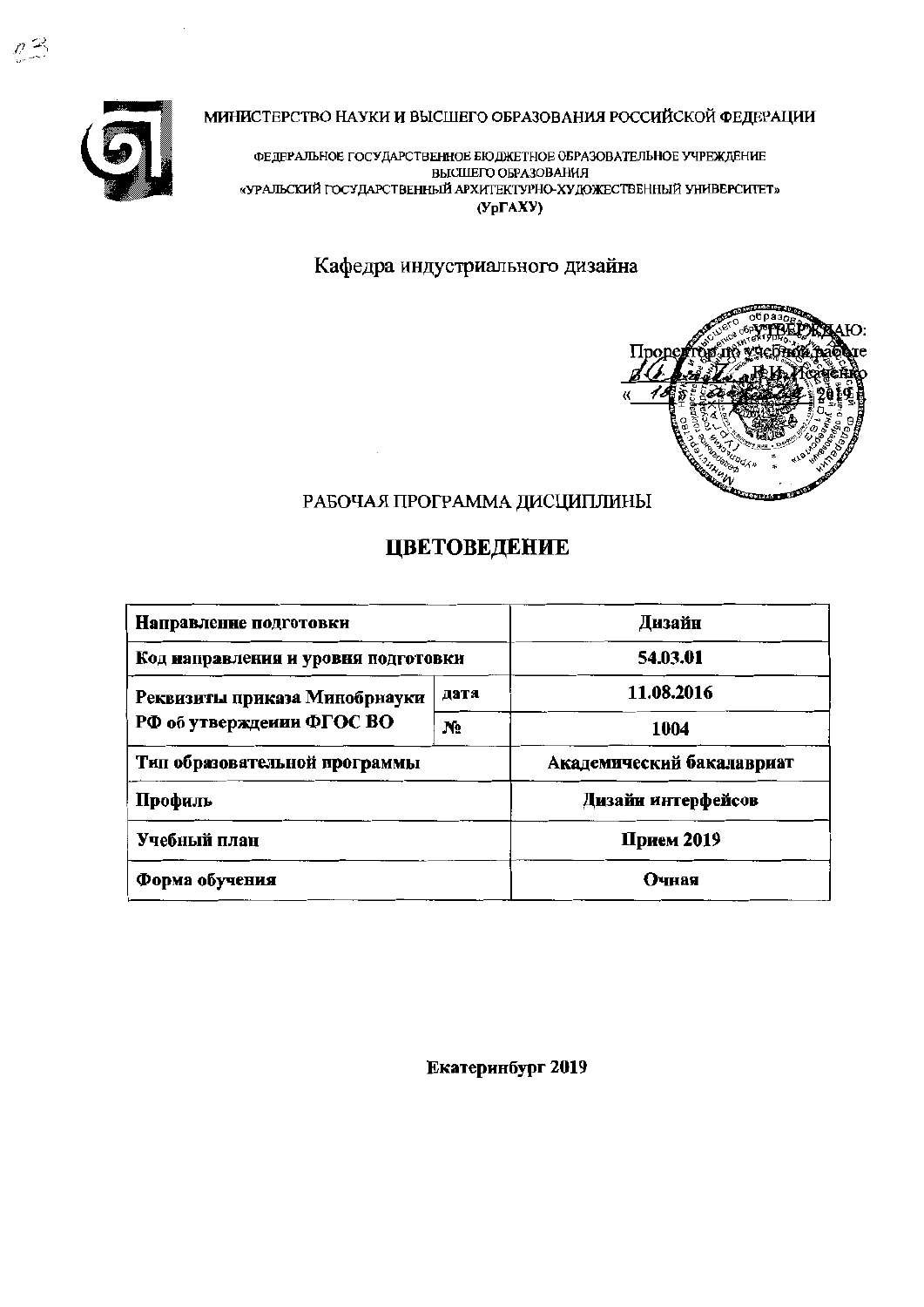#### $\mathbf{1}$ ОБЩАЯ ХАРАКТЕРИСТИКА ДИСЦИПЛИНЫ **ЦВЕТОВЕЛЕНИЕ**

#### Место дисциплины в структуре образовательной программы, связи с другими дисци- $1.1$ плинами:

Лисциплина ШВЕТОВЕЛЕНИЕ входит в вариативную часть образовательной программы. Курс взаимосвязан с дисциплинами: «Дизайн-проектирование», «История изобразительных ис-KVCCTB».

Достигнутый в ходе изучения рассматриваемой дисцинлины уровень профессиональной подготовки необходим для дальнейшего освоения дисциплин: «Дизайн-проектирование интерфейсов», «Графическая и пветовая композиция», «Акалемическая живопись»,

#### $1.2$ Аннотация содержания дисциплины:

Этапы развития науки «Пветовеление». Физические основы пветовеления: физическая природа цвета и света. Светоотражающая способность тел. Синтез света и цвета. Свет и цвет. Физиологическое влияние цвета на человека: особеиности зрительиого восприятия, коитраст цветов или цветовая индукция, влияние цвета на глаз и организм. Психологические особеиности цветовосприятия: семантика цвета, цветовые предпочтения. Объемно-простраиственные или формообразующие свойства цвета, психологические иллюзии. Цветовые гармонин.

#### Краткий план построения процесса изучения дисциплины:  $1.3$

Процесс изучения дисциплины включает лекцин и самостоятельную работу. Основной формой интерактивного обучения является проблемная лекция. В ходе изучения дисциплины студенты нроходят тестирование и выполняют графическую работу.

Форма заключительного контроля при промежуточной аттестации - экзамел. Для проведения нромежуточной аттестации по дисцинлине создаи фонд оценочных средств.

Оцеика по дисциплине носит интегрированный характер, учитывающий результаты оценивания участия студентов в аудиторных занятиях, качества и своевремениости выполнения графической работы, результатов тестирования, экзамена.

### 1.4 Планируемые результаты обучения по дисциплице

Изучение дисциплины является этаном формирования у студента следующих компетенций:

ОПК-2: владением осиовами академической живописи, приемами работы с цветом и цветовыми композициями

ПК-1: способностью владеть рисунком и приемами работы, с обосноваинем художественного замысла дизайн-проекта, в макетировании и моделироваиии, с цветом и цветовыми КОМПОЗИЦИЯМИ

Планируемый результат изучения лисциплины в составе названных компетенций:

Снособиость разрабатывать композиционные решения и выполнять проектные задачи в дизайипроектировании, используя зпание закопов цветоведения.

В результате изучения дисциплины обучающийся должен:

Знать и понимать: теорию цвета, оптические свойства красящих веществ, связь цвета с эмоциональио-психологическими и физиологическими особенностями восприятия его челове-KOM.

### Уметь:

а) применять знание и понимание в разработке проектных концепций; разрабатывать композиционноколористические композиции;

б) выносить суждения при выборе окончательных решений;

в) комментировать данные и результаты, связанные с областью изучения, коллегам и пренодавателю.

Демонстрировать навыки и опыт деятельности с использованием полученных знаний н умений в области теории цвета и света в нроектной деятельности дизайнера.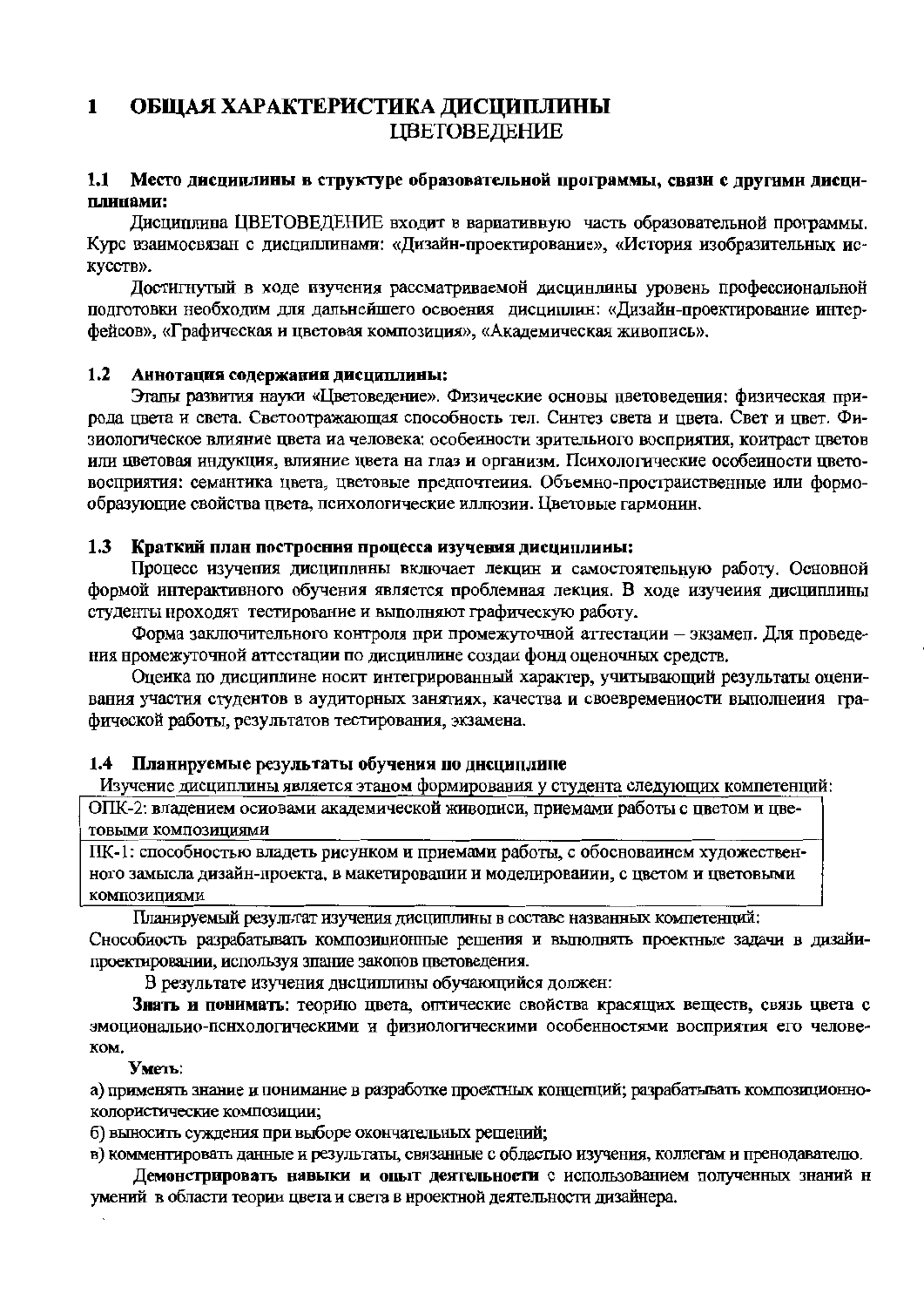#### $1.5$ Объем дисциплины

|                                      |                           |                         |                          | нятия       | Аудиторные за-                         |                             |                                        | Самостоятельная работа |                            |                                         |                         |                       |                                   |                          |                                             |                                       |                                     |                                     |                                                     |
|--------------------------------------|---------------------------|-------------------------|--------------------------|-------------|----------------------------------------|-----------------------------|----------------------------------------|------------------------|----------------------------|-----------------------------------------|-------------------------|-----------------------|-----------------------------------|--------------------------|---------------------------------------------|---------------------------------------|-------------------------------------|-------------------------------------|-----------------------------------------------------|
| 4<br>CeneerpaM<br>$\mathbf{\hat{H}}$ | (3.e.)<br>Зачетных единиц | $(\text{vac})$<br>Часов | Аудиторные занятия всего | €<br>Лекции | Семннары<br>Практические занятия (ПЗ), | виды занятий (Др)<br>Другие | <b>ecezo</b><br>Самостоятельная работа | 臣<br>Курсовой проект   | (KP)<br>работа<br>Курсовая | (PIP)<br>работа<br>Расчетно-графическая | Графическая работа (ГР) | Расчетная работа (PP) | $\widehat{\mathbf{e}}$<br>Pedepar | (III)<br>Домашняя работа | клаузура)<br>(acce,<br>работа<br>Гворческая | работе<br>к контрольной<br>Подготовка | зачету<br>экзамену,<br>Подготовка к | Другие виды самостоятельных занятий | аттестации по<br>Форма промежуточной<br>дисциплине* |
| $\overline{2}$                       | 4                         | 144                     | 36                       | 36          |                                        |                             | 108                                    |                        |                            |                                         | 36                      |                       |                                   |                          |                                             |                                       | 36                                  | 36                                  | Экз                                                 |
| IJτ.<br><b>OLO</b>                   | 4                         | 144                     | 36                       | 36          |                                        |                             | 108                                    |                        |                            |                                         | 36                      |                       |                                   |                          |                                             |                                       | 36                                  | 36                                  |                                                     |

### СОДЕРЖАНИЕ ДИСЦИПЛИНЫ  $\overline{\mathbf{2}}$

| Код<br>раздела,<br>темы | Раздел, тема, содержание дисциплины*                                                                                                                |
|-------------------------|-----------------------------------------------------------------------------------------------------------------------------------------------------|
|                         | Этапы развития науки «Цветоведение».                                                                                                                |
|                         | Тема 1.1. Накопление колористического опыта.                                                                                                        |
|                         | Использование цвета в художественном творчестве, архитектуре и дизайне.                                                                             |
|                         | Роль цвета в формировании традиций.                                                                                                                 |
|                         | Тема 1.2. Важнейшие открытия в цветоведении.                                                                                                        |
|                         | Три нериода развития науки. Донаучный период (Эмпедокл, Демокрит, Пла-                                                                              |
|                         | тон, Аристотель, Леонардо да Вничи). Пернод познания отдельных частных об-                                                                          |
| P.1                     | ластей науки (Ньютон, Ломоносов, Гете, Рунге, Дальтон, Гельмгольц, Геринг,                                                                          |
|                         | Кравков). Период создания научных систем (Оствальд, Рабкин, Менселл и др.).                                                                         |
|                         | Проблемы цветоведения в настоящее время и перспективы их развития.                                                                                  |
|                         | Тема 1.3. Системы классификации цветов.                                                                                                             |
|                         | Линейные системы. Альбомы (Лякутюр, Филласе, Ласюсь). Словари и каталоги<br>(«Бритиш колор консуил», каталог ВНИТЭ, руководство по цвету ЛИСИ, кар- |
|                         | тотека эталонов цвета Ярославского лакокрасочного завода и др.). Классифика-                                                                        |
|                         | ционные системы (Оствальда, Менселла, МКО, TGL, Понтон).                                                                                            |
|                         | Физические основы цветоведення.                                                                                                                     |
|                         | Тема 2.1. Физическая природа цвета и света.                                                                                                         |
|                         | Измерения цвета. Две грунпы цветов (хроматические и ахроматические). Ха-                                                                            |
|                         | рактернстики цветов.                                                                                                                                |
| P.2                     | Тема 2.2. Светоотражающая способность тел.                                                                                                          |
|                         | Отражение и поглощение света физическими телами. Прозрачные и не про-                                                                               |
|                         | зрачные тела.                                                                                                                                       |
|                         | Тема 2.3. Синтез света и цвета.                                                                                                                     |
|                         | Три закона смешения цветов. Аддитивное субтрактивное смешение. Суммарно-                                                                            |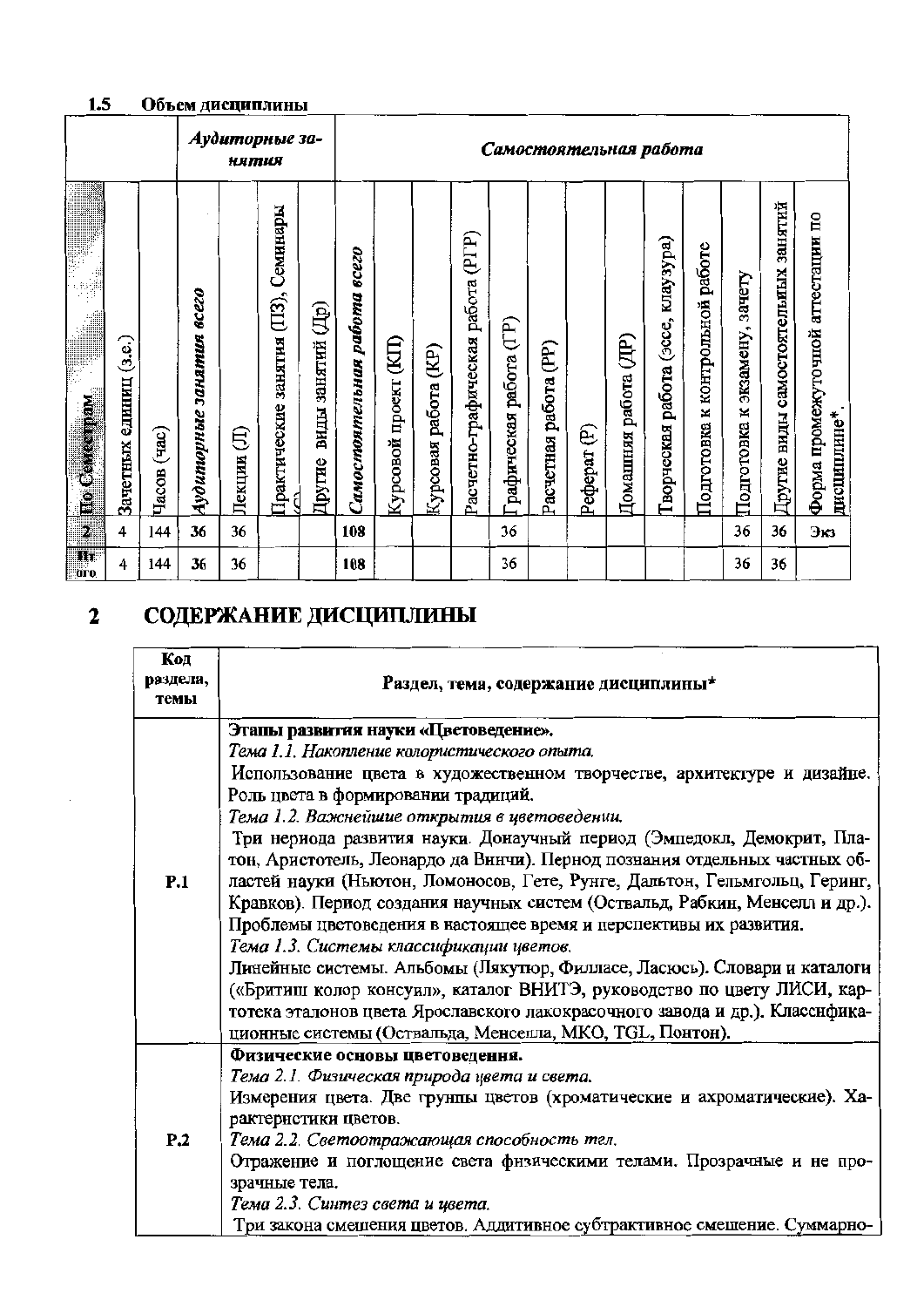|     | долевое смешение.                                                          |
|-----|----------------------------------------------------------------------------|
|     | Тема 2.4. Свет и цвет.                                                     |
|     | Виды источников света и их характеристики. Влияние цвета освещения на цвет |
|     | Физиологическое влияние цвета на человека.                                 |
|     | Тема 3.1. Особенности зрительного восприятия.                              |
|     | Пороги чувствительности глаза. Аккомодация. Зрительное восприятие про-     |
|     | странства. Адаптация (световая, темная, цветовая). Константность цвета.    |
|     | Тема 3.2. Контраст цветов или цветовая индукция.                           |
| P.3 | Последовательный контраст (положительный и отрицательный). Одновремен-     |
|     | ный контраст (светлотный и хроматический). Способы ослабления контраста.   |
|     | Тема 3.3. Влияние цвета на глаз и организм.                                |
|     | Комфортные и дискомфортные условия восприятия цвета. Влияние цвета на      |
|     | функции организма. Кожная электромагнитная чувствительность. Хромотера-    |
|     | ПИЯ.                                                                       |
|     | Психологические особенности цветовосприятия.                               |
|     | Тема 4.1. Семантика цвета                                                  |
|     | Ассоциатнвная основа восприятия цвета. Три уровня семантического образо-   |
|     | вания названий цвета.                                                      |
|     | Тема 4.2. Цветовые предпочтения.                                           |
|     | Факторы, влияющие на цветовые предпочтения (возрастные, половые, влияние   |
| P.4 | на восприятие природного окружения, общечеловеческие предпочтення и др.).  |
|     | Психологические характеристики цветов (таблицы Цойгнера, исследования Ге-  |
|     | те, Люшера, Фриллипга, Ауэра и др.).                                       |
|     | Тема 4.3. Связь цвета и света с объемными и пластическими характеристи-    |
|     | ками объектов.                                                             |
|     | Связь цвета и формы (исследования Кандипского, Иттена, Малевича, Матю-     |
|     | шина и др.). Зависимость восприятия цвета от пространственного расположе-  |
|     | ния цветов. Цвет в живописи художников.                                    |
|     | Объемно-пространственные нли формообразующие свойства цвета.               |
|     | Тема 5.1. Иллюзии, связанные с особенностями физиологического восприятия   |
|     | цвета.                                                                     |
| P.5 | «Выступающие» и «отступающие» цвета, иррадиацня, заметность цвета, «фи-    |
|     | гура н фон».                                                               |
|     | Тема 5.2. Психологические иллюзии.                                         |
|     | «Фактурность» цвета, «тяжесть» цвета, «объеднняющие» и «разъединяющие»     |
|     | действия цветов.                                                           |
|     | Цветовые гармонни.                                                         |
|     | Тема 6.1. Основы цветовой гармонии.                                        |
| P.6 | Виды гармоний (нюанс, контраст). Характеристики цвета, используемые при    |
|     | конструировании цветовых гармоннй. Эмоционально-эстетическое содержание    |
|     | цветосочетаний (характер колорита, активпость цветовой гаммы). Схемы под-  |
|     | бора цветовых гармоний.                                                    |

 $\mathcal{A}^{\text{max}}_{\text{max}}$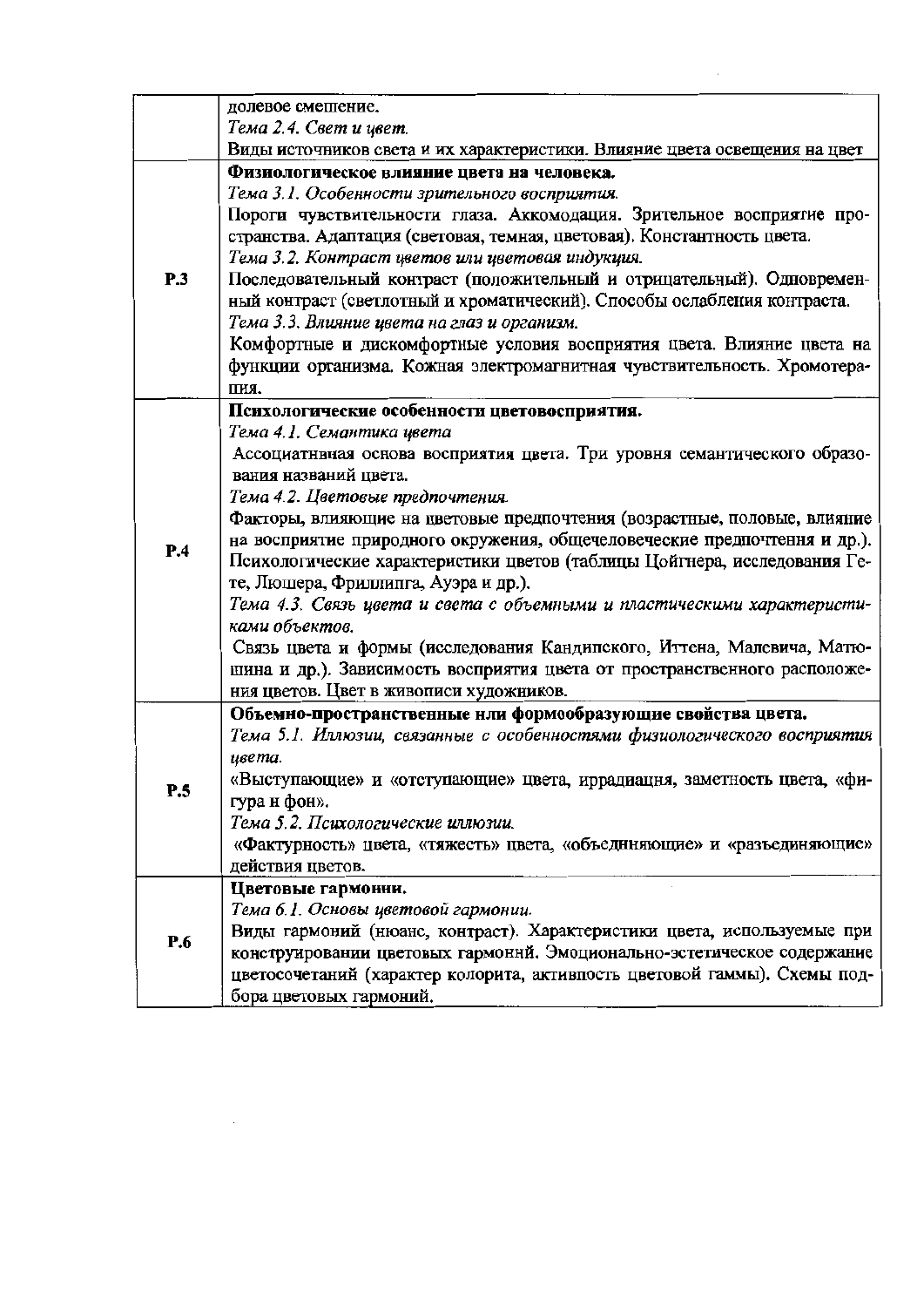#### РАСПРЕДЕЛЕНИЕ УЧЕБНОГО ВРЕМЕНИ 3

#### $3.1$ Распределение аудиторных занятий и самостоятельной работы по разделам дисциплины

|              |                    |                                                               |       |                | Аудиторные занятия<br>(час.)   | Самост.          |                         |  |
|--------------|--------------------|---------------------------------------------------------------|-------|----------------|--------------------------------|------------------|-------------------------|--|
| Семестр      | земестра<br>Неделя | Раздел дисциплины,<br>тема                                    | ВСЕГО | Лекции         | Практ.<br>занятия,<br>семинары | работа<br>(час.) | Оценочные средст-<br>Bâ |  |
|              | $1-2$              | Раздел 1.<br>Тема 1.1.<br>Тема 1.2.<br>Тема 1.3.              | 12    | 4              |                                | 8                | Задания<br>граф.работы  |  |
|              | $3 - 5$            | Раздел 2.<br>Тема 2.1.<br>Тема 2.2.<br>Тема 2.3.<br>Тема 2.4. | 18    | 6              |                                | 12               | Задания<br>граф.работы  |  |
|              | $6 - 8$            | Раздел 3.<br>Тема 3.1.<br>Тема 3.2.<br>Тема 3.3.              | 18    | 6              |                                | 12               | Задания<br>граф.работы  |  |
| $\mathbf{z}$ | 9                  | Тест №1                                                       | 6     | $\overline{2}$ |                                | 4                | Tect 1                  |  |
|              | $10-13$            | Раздел 4.<br>Тема 4.1.<br>Тема 4.2.<br>Тема 4.3.              | 24    | 8              |                                | 16               | Задания<br>граф.работы  |  |
|              | $14 - 16$          | Раздел 5.<br>Тема 5.1.<br>Тема 5.2.                           | 18    | 6              |                                | 12               | Задания<br>граф.работы  |  |
|              | 17                 | Раздел 6.<br>Тема 6.1.                                        | 6     | $\overline{2}$ |                                | 4                | защита-<br>граф.работы  |  |
|              | 18                 | Tect No <sub>2</sub>                                          | 6     | 2              |                                | 4                | Tecr <sub>2</sub>       |  |
|              |                    | Подготовка к экзамену                                         | 36    |                |                                | 36               |                         |  |
|              |                    | Итого:                                                        | 144   | 36             |                                | 108              | экзамен                 |  |

## 3.2 Другие виды занятий

Не предусмотрено

## 3.3 Меронриятия самостоятельной работы и текущего контроля

3.3.1 Примерный перечень тем курсовых проектов (курсовых работ) Не предусмотрено

# 3.3.2 Примерный перечень тем расчетно-графических работ

Не предусмотрено

## 3.3.3 Примерный перечень тем графических работ

Выполняется графическая работа « Исследование и иллюстрация законов цветоведения в рамках профильной нрофессиональной деятельности».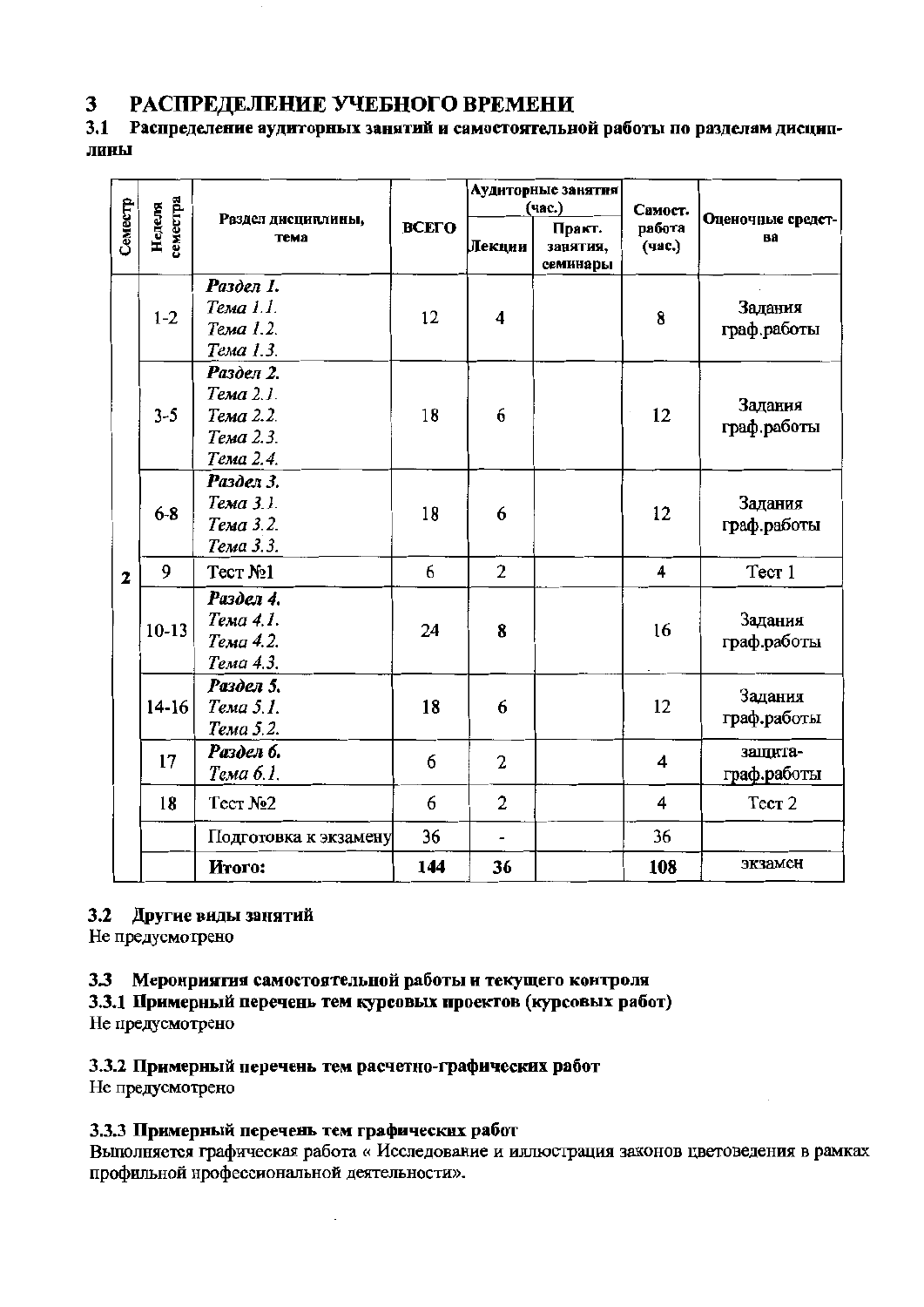# 3.3.4 Примерный перечень тем расчетных работ (программных продуктов)

Не предусмотрено

# 3.3.5 Примерный перечень тем рефератов (эссе, творческих работ)

Не предусмотрено

### 3.3.6 Примерный перечень тем практических внеаудиторных (домашних) работ Не предусмотрено

## 3.3.7 Примерная тематика контрольных работ

Не предусмотрено

# 3.3.8 Примерная тематика клаузур

Не предусмотрено

#### $\overline{\mathbf{4}}$ ПРИМЕНЯЕМЫЕ ТЕХНОЛОГИИ ОБУЧЕНИЯ

|                                              |                              | Активные методы обучения |                                |           |                         |                                 |                                |              |                       |                       |                                        |                                | Дистанционные технологин и элек-<br>тронное обучение |                                              |                         |
|----------------------------------------------|------------------------------|--------------------------|--------------------------------|-----------|-------------------------|---------------------------------|--------------------------------|--------------|-----------------------|-----------------------|----------------------------------------|--------------------------------|------------------------------------------------------|----------------------------------------------|-------------------------|
| Код раз-<br>дела,<br>темы<br>дисцип-<br>лнны | тестирование<br>Компьютерное | Кейс-метод               | HTpa<br>ролевая<br>Деловая или | Портфолко | команде<br>E,<br>Работа | развивающей кооперации<br>Метод | система<br>Балльно-рейтинговая | Гестирование | Другне методы (какие) | Сетевые учебные курсы | Виртуальные практикумы и тренаже-<br>핎 | видеоконференции<br>Вебинары и | ပ္ပ<br>жер-конференции и<br>минары<br>Асинхронные    | Совместная работа и разработка кон-<br>тента | Другне (указать, какие) |
| <b>TEMA</b><br>$1-6$                         |                              |                          |                                | $\bullet$ |                         |                                 |                                |              |                       |                       |                                        |                                |                                                      |                                              |                         |
| <b>TEMA</b><br>$1 - 3$                       |                              |                          |                                |           |                         |                                 |                                | *            |                       |                       |                                        |                                |                                                      |                                              |                         |
| <b>TEMA</b><br>$4-6$                         |                              |                          |                                |           |                         |                                 |                                | ۰            |                       |                       |                                        |                                |                                                      |                                              |                         |

#### 5 УЧЕБНО-МЕТОДИЧЕСКОЕ И ИНФОРМАЦИОННОЕ ОБЕСПЕЧЕНИЕ ЛИСПИПЛИНЫ

# 5.1 Рекомендуемая литература

# 5.1.1 Основная литература

- 1. Вязникова Е.А.Цветовое моделирование в дизайне и художественном творчестве: учеб.методич. пособие. - Екатеринбург: Архитектон, 2015. - 168 с.: ил.
- 2. Иттен И. Искусство цвета / И. Иттен. М.: Д. Аронов, 2011. 96 с.

# 5.1.2 Дополнительная литература

- 1. Логвиненко Г.М. Декоративная композиция: учебное пособие для вузов / Г.М. Логвиненко. -М.: Владос, 2012. - 144 с.
- 2. Чечина О.Н. Хроматизм интеллекта [Электронный ресурс]: теория и практика / О.Н. Чечина. - М.: Издательство «Флинта», 2010. - 62 с.. - URL: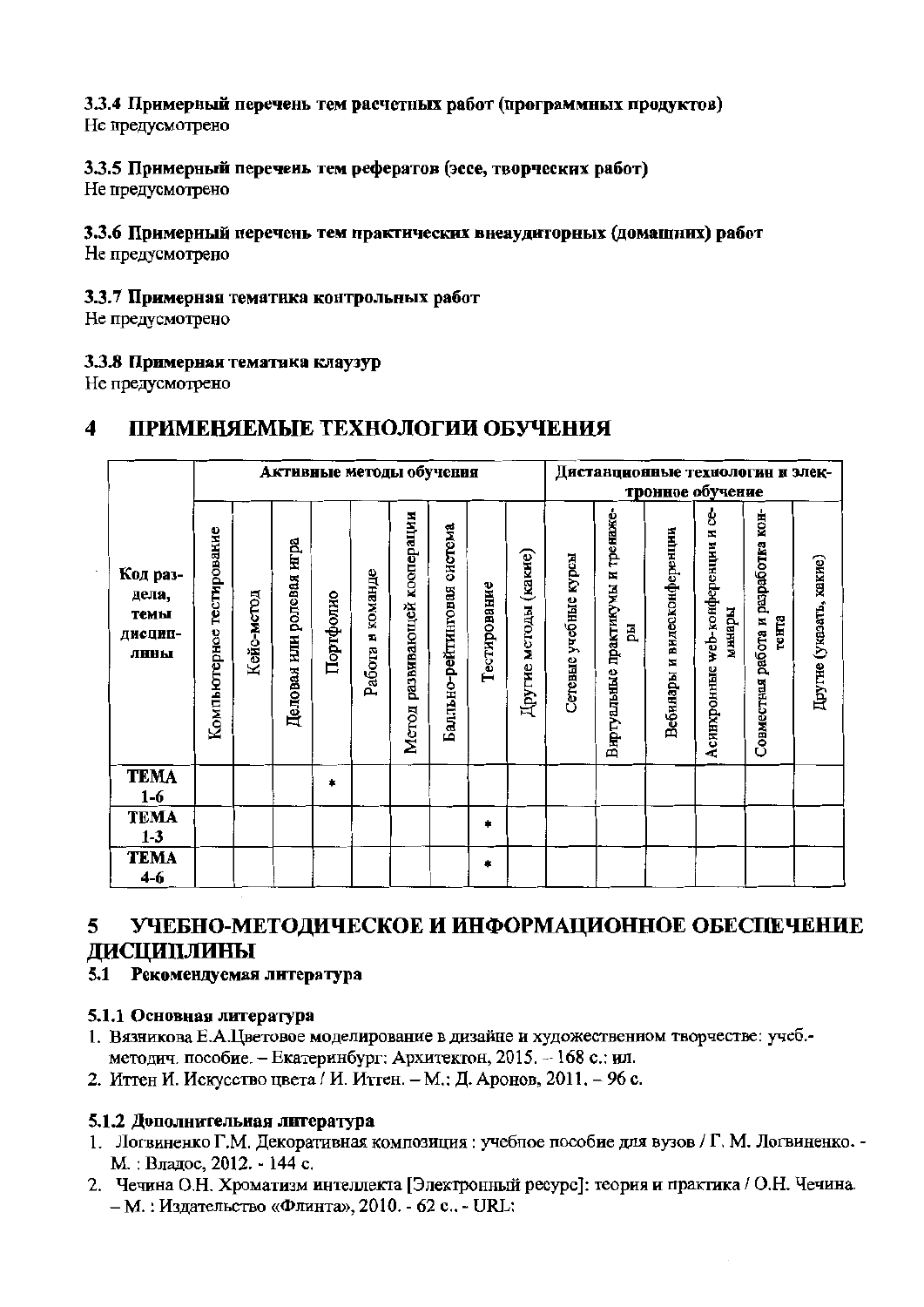http://biblioclub.ru/index.php?page=book&id=57638.Алексеев, С.С. Цветоведение. / С.С. Алексеев. – М.: Искусство, 1952. – 147 с., ил.

## 5.2 Учебно-методическое обеспечение для самостоятельной работы

Вязникова Е.А.Цветовое моделирование в дизайне и художественном творчестве: учеб.- мето дич. пособие. - Екатеринбург: Архитектон, 2015. - 168 с.: ил.

## 5.3 Перечень информационных технологий, используемых при осуществлении образовательного процесса по дисциплине, включая перечень программного обеспечения и информационных справочных систем\*

## 5.3.1. Перечень программного обеспечения

| Тип ПО                              | Название             | Источник               | Доступность<br>для студентов |
|-------------------------------------|----------------------|------------------------|------------------------------|
| Прикладное ПО/<br>Офисный пакет     | Microsoft Office     | Лицензионная программа | <b>CHIL</b>                  |
| Прикладное ПО/<br>Графический пакет | Corel DRAW, Inkskape | Лицензионная программа |                              |
| Прикладное ПО/<br>Графический пакет | PhotoShop, uGimp     | Лицензионная программа | ਖ਼ਿ<br>A                     |

## 5.3.2. Базы данных и информационные справочиые системы

Не используются

## 5.4. Электроиные образовательные ресурсы

http://biblioclub.ru

### МЕТОДИЧЕСКИЕ УКАЗАНИЯ ДЛЯ ОБУЧАЮЩИХСЯ ПО ОСВОЕ-6 НИЮ ДИСЦИПЛИНЫ

## Студент обязан:

 $1)$ зиать:

график учебиого процесса по дисциплиие (календарный план аудиторных занятий и планграфик самостоятельной работы);

порядок формирования итоговой оценки по дисциплине;

(преподаватель на первом занятии по дисциплине знакомит студентов с перечноленными организационно-методическими материалами);

посещать все виды аудиторных занятий (преподаватель контролирует посещение всех ви-2) дов занятий), вести самостоятельную работу по дисциплине, используя литературу, рекомендованную в рабочей программе дисцинлины и преподавателем (преподаватель передает список рекомендуемой литературы студентам);

готовиться и активно участвовать в аудиторных занятиях, используя рекомендованиую ли-3) тературу и методические материалы;

своевременно и качественно выполнять все внды аудиторных и самостоятельных работ, 4) предусмотренных графиком учебного процесса по дисциплине (преподаватель ведет непрерывный мониторинг учебной деятельности студентов);

в случае возиикновения задолженностей по текущим работам своевременно до окончания 5) семестра устранить их, выполняя недостающие или исправляя не зачтенные работы, предусмотренные графиком учебиого процесса (преподаватель на основе данных мониторинга учебиой деятельности своевременио предупреждает студентов о возпикших задолженностях и необходимости их устранения).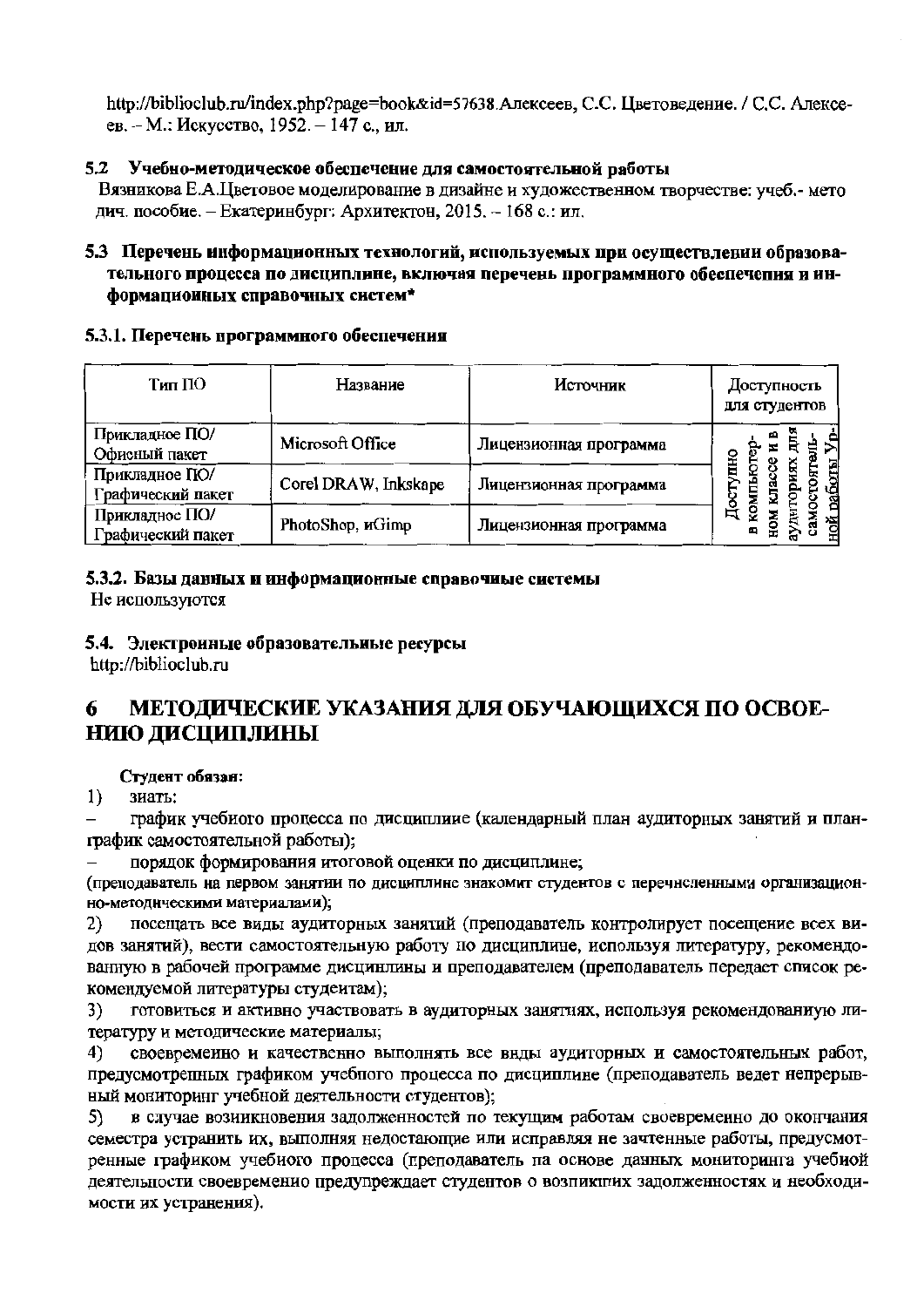#### $\overline{7}$ МАТЕРИАЛЬНО-ТЕХНИЧЕСКОЕ ОБЕСПЕЧЕНИЕ ДИСЦИПЛИНЫ

Для проведения занятий используется аудитория с учебной мебелью (столы, стулья), соответствующей количеству студентов.

#### 8 ФОНД ОПЕНОЧНЫХ СРЕДСТВ ДЛЯ ПРОВЕДЕНИЯ ПРОМЕЖУТОЧ-**НОЙ АТТЕСТАЦИИ**

Фонд оценочных средств предназначен для оценки:

соответствия фактически достигнутых каждым студеитом результатов изучения дисципли-1) ны результатам, запланированным в формате дескрипторов «зиать, уметь, иметь навыки» (п.1.4) и получения интегрированной оценки по дисциплине;

уровня формирования элементов компетенций, соответствующих этапу изучения дисцип- $2)$ лины.

## 8.1. КРИТЕРИИ ОПЕНИВАНИЯ РЕЗУЛЬТАТОВ КОНТРОЛЬНО-ОЦЕНОЧНЫХ МЕРО-ПРИЯТИЙ ТЕКУШЕЙ И ПРОМЕЖУТОЧНОЙ АТТЕСТАЦИИ ПО ДИСЦИПЛИНЕ

8.1.1 Уровень формирования элементов компетеиций, соответствующих этапу изучения дисциплины, оценивается с использованием следующих критериев и шкалы оценок\*

| Критерии             |            | Шкала оценок                           |
|----------------------|------------|----------------------------------------|
| Оценка по дисциплиие |            | Уровень освоения элементов компетенций |
| Отлично              |            | Высокий                                |
| Хорошо               | Зачтено    | Повышенный                             |
| Удовлетворительно    |            | Пороговый                              |
| Неудовлетворительно  | Не зачтено | Элементы не освоены                    |

\*) описание критериев см. Приложение 1.

8.1.2 Промежуточная аттестация по дисциплине представляет собой комплексную оценку, определяемую уровнем выполнения всех запланированных контрольно-оценочных мероприятий (КОМ). Используемый набор КОМ имеет следующую характеристику:

| No<br>$\Pi/\Pi$ | Форма КОМ                     | Состав КОМ   |
|-----------------|-------------------------------|--------------|
|                 | Посещение аудиторных занятий  |              |
| 2               | Выполнение графической работы | 5 заданий    |
|                 |                               | 2 теста-     |
|                 | Тесты                         | 8 вариантов  |
|                 |                               | по 4 вопроса |
|                 | Экзамен                       | 12 вопросов  |

Характеристика состава заданий КОМ приведена в разделе 8.3.

8.1.3 Оценка знаний, умений и навыков, нродемонстрированных студентами при выполнении отдельных контрольно-оценочных мероприятий и оценочных заданий, входящих в их состав, осуществляется с применением следующей шкалы оценок и критериев:

| Уровни оценки дос-<br>тижений студента | Критерии<br>для определения уровня достижений | Шкала оценок |
|----------------------------------------|-----------------------------------------------|--------------|
| (оценки)                               | Выполненное оценочное задание:                |              |
| Высокий (В)                            | соответствует требованиям*, замечаний нет     | Отлично (5)  |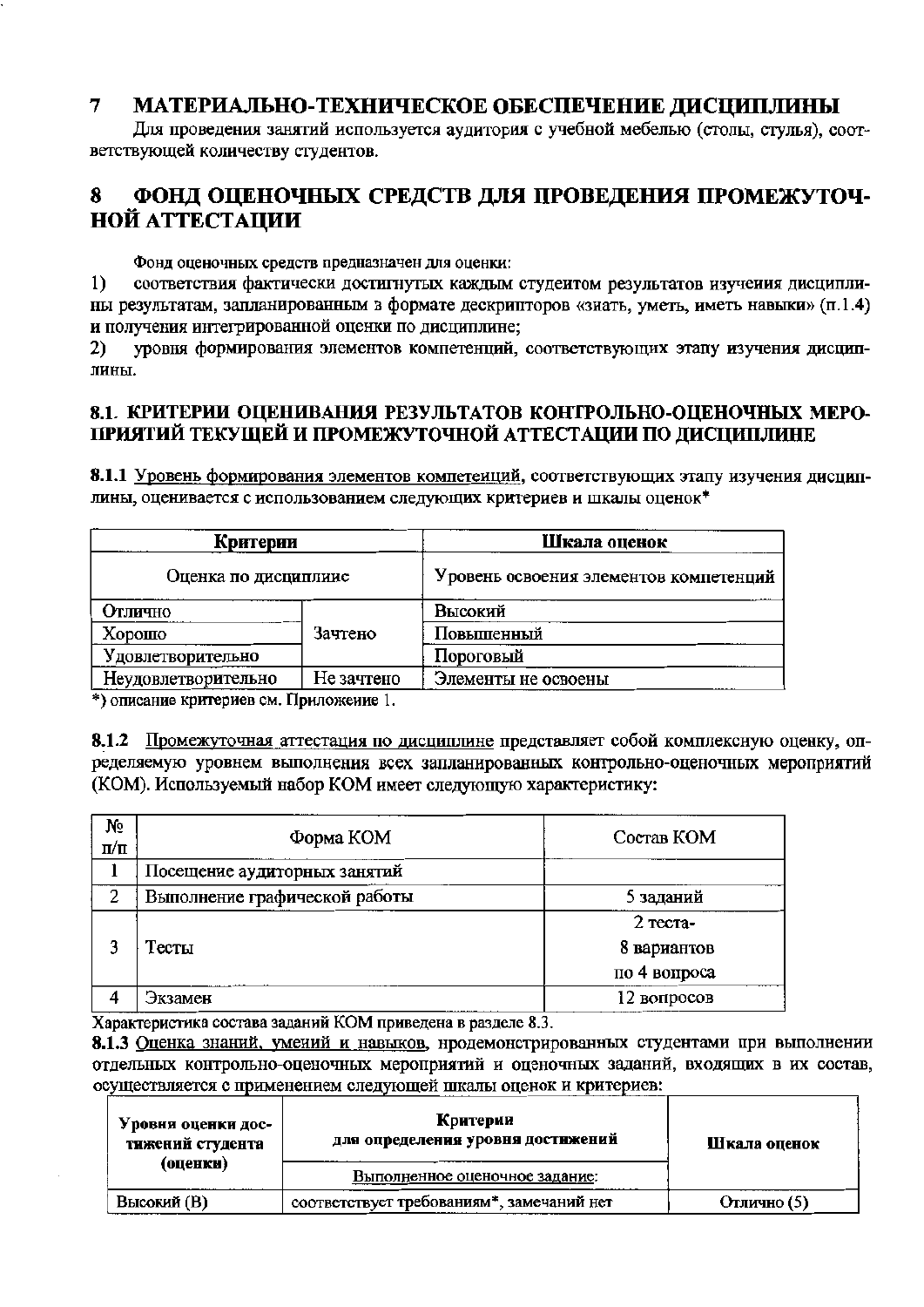| Уровни оценки дос-<br>тижений студента<br>(оценки) | Критерии<br>для определения уровня достижений<br>Выполненное оценочное задание:                            | Шкала оценок                |  |
|----------------------------------------------------|------------------------------------------------------------------------------------------------------------|-----------------------------|--|
|                                                    |                                                                                                            |                             |  |
| Средний (С)                                        | соответствует требованиям <sup>*</sup> , имеются замечания,<br>которые не требуют обязательного устранения | Хорошо $(4)$                |  |
| Пороговый (П)                                      | не в полной мере соответствует требованиям*,<br>есть замечания                                             | Удовлетворительно (3)       |  |
| Недостаточный (Н)                                  | не соответствует требованиям*, имеет сущест-<br>венные ошибки, требующие исправления                       | Неудовлетворительно         |  |
| Нет результата (О)                                 | не выполнено или отсутствует                                                                               | Оценка не выставляет-<br>CЯ |  |

\*) Требования и уровень достижений студентов (соответствие требованиям) по каждому контрольнооценочному мероприятию определяется с учетом критериев, приведенных в Приложении 1.

## 8.2 КРИТЕРИИ ОЦЕНИВАНИЯ РЕЗУЛЬТАТОВ ПРОМЕЖУТОЧНОЙ АТТЕСТАЦИИ ПРИ ИСПОЛЬЗОВАНИИ НЕЗАВИСИМОГО ТЕСТОВОГО КОНТРОЛЯ

При проведении независимого тестового контроля как формы промежуточной аттестации применяется методика оценивания результатов, предлагаемая разработчиками тестов.

## 8.3 ОЦЕНОЧНЫЕ СРЕДСТВА ДЛЯ ПРОВЕДЕНИЯ ТЕКУЩЕЙ И ПРОМЕЖУТОЧНОЙ **АТТЕСТАЦИИ**

## 8.3.1 Перечень заданий для выполнения графической работы:

Тема «Исследование и иллюстрация законов цветоведения в рамках профильной профессиональиой деятельности»:

 $\mathbf{1}$ . Выбрать тему исследования.

2. Найти, изучить, исследовать творческий источник в рамках профессиональной деятельности (картина, интерьер, жизнедеятельность человека и т.д.).

Выбрать оптимальные возможности иснользования цвета в решении проектных и компози-3. ционных задач.

4. Выбрать технику выполнения (компьютерная графика, художественная графика, коллаж и т.д.).

5. Выполнить графический нланшет 400х400.

Итоги нроведенного исследования обсуждаются коллективио.

### 8.3.2 Тестовые залания:

В процессе чтения лекций проводятся два теста:

Первый тестовый контроль проводится в результате освоения разделов: этапы развития иауки цветоведения, физические осповы цветоведения, физиологическое влияние цвета на человека. По каждому разделу предлагается но 2 вопроса в восьми вариантах. (32 вопроса).

Второй тестовый контроль проводится в результате освоения разделов: психологические особенности цветоведения (1 вопрос), объемно-пространственные свойства цвета (2 вопроса), цветовые гармонии (1 вопрос). Каждый тест в 8 вариантах (32 вопроса).

### 8.3.3. Перечень примерных вопросов к экзамену:

- Характеристики хроматических и ахроматических цветов. 1.
- $2.$ Пространствеиное расположение цветов в цветовом круге или теле цветового охвата.
- $3<sub>1</sub>$ Особенности аддитивного н субактивного синтеза.
- $\overline{4}$ . Влияние света на цвет.
- 5. Закономерности последовательного и одновремелного контраста.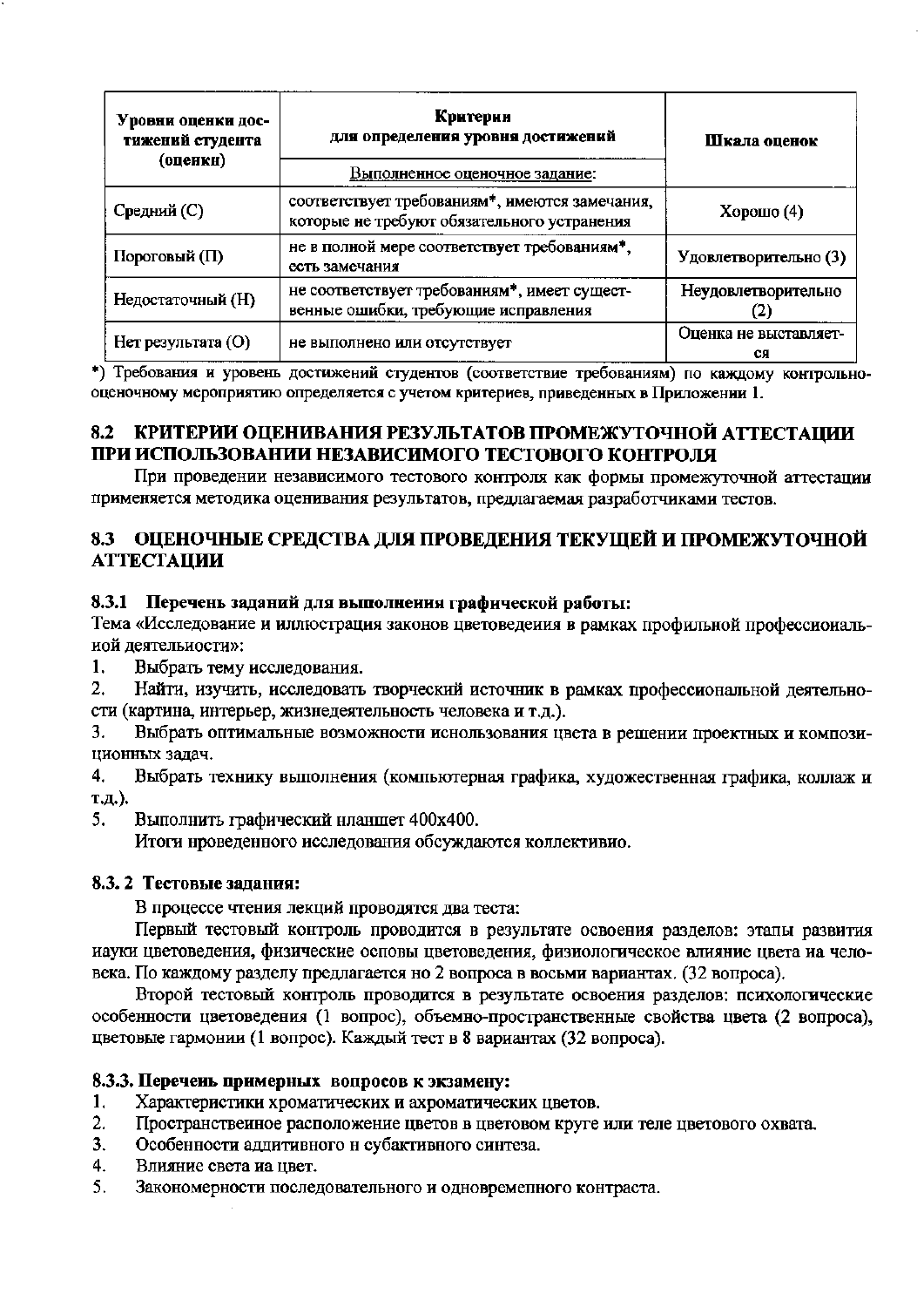Влияние ассоциаций, моды, традиций, возрастных и природных условий, производственной 6. среды, на цветовые предпочтения.

Взаимообусловленность цвета и формы. 7.

Закономерности изменений восприятия цвета под влиянием психологических и физиологи- $8.$ ческих иллюзий.

- 9. Основные закономерности цветовых гармоний.
- 10. Виды цветовых гармоний и их отличие.
- 11. Факторы, влияющие на эмоциональную выразительность цветовых гармоиий.
- 12. Способы нодбора цветовых гармоний.

| Рабочая программа дисциплины составлена авторами: |                                             |                                  |            |                |           |  |  |  |  |  |
|---------------------------------------------------|---------------------------------------------|----------------------------------|------------|----------------|-----------|--|--|--|--|--|
|                                                   | Кафедра                                     | Ученая степень,<br>ученое звание | Должность  | ФИО            | Подпись   |  |  |  |  |  |
|                                                   | Индустриального<br>лизайна                  | доцент                           | Профессор  | Е.А. Вязникова | AMAfrical |  |  |  |  |  |
| Рабочая программа дисциплины согласована:         |                                             |                                  |            |                |           |  |  |  |  |  |
|                                                   | Заведующий кафедрой индустриального дизайна |                                  |            | В.А. Курочкин  |           |  |  |  |  |  |
|                                                   | Директор библиотеки УрГАХУ                  |                                  |            | Н.В. Нохрина   |           |  |  |  |  |  |
|                                                   | Декан факультета дизайна                    |                                  | И.С.Зубова | Umphi          |           |  |  |  |  |  |